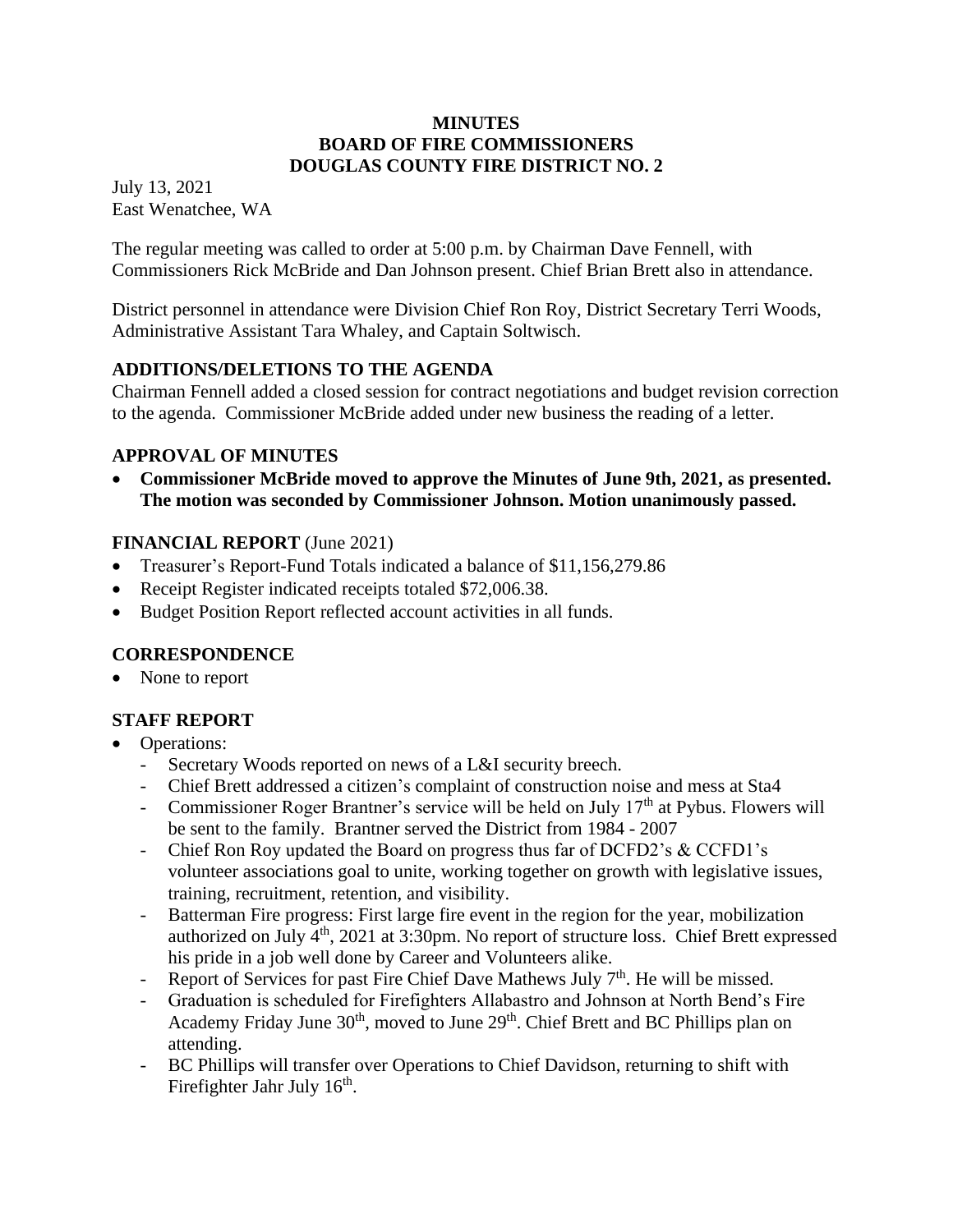# **MINUTES JULY 13, 2021 PAGE 2**

### **UNFINISHED BUSINESS**

- 1. Consolidation of Services:
- Training Facilities ILA: Both Districts have had legal review Interlocal Agreement. Discussion by Chairman Fennell and Commissioner Johnson with Commissioner McBride abstaining from conversation.

**Commissioner Johnson moved to enter into an interlocal agreement with Chelan County Fire District 1 as presented. The motion was seconded by Commissioner Fennell. Motion passed with 2 in favor and 1 abstained.**

- Fleet Services ILA: In process with legal. No operational plan to disrupt current FF/Mechanic O'Connell
- 2. Regional Fire Authority RFA Discussion
- Union contract has been agreed upon for 2022 with Administration and CBA at CCFD1.
- Union contract with DCFD2 for 2022 is currently in negotiations.
- Significant weight on community and past and present members and where they stand on issue. Proposed to develop planning committee with Commissions and citizens from each side. Vested interest to come together to result in lifting all.
- 3. Facilities:
- Station 4 finish date moved to end of the month with correspondence to contractor from Chief Brett of consequences for further delays.
- DNR is interested in short term lease of Administrative Building next to Sta4. Discussion by Board including need to protect liability and advantages of an increase in personnel and fleet resources with interagency support. Chief Brett was assigned by Chairman Fennell to have DNR draft agreement for review.
- Station 3 plans have been submitted to Rock Island with hopes to go out to bid in September. Changes have been made to original design with no room for further change due to increased cost of construction including materials and effect of COVID. Road improvement cost are being scrutinized for cost savings of any kind including grant possibilities.
- 4. Levy Refresh:
- The Board determined not go for levy refresh in 2021. Recommendation to refresh in 2022 or consider RFA on ballot upon recommendation of planning committee.
- 5. Ops Plan Chief Services:
- Discussion by Board on revised Chief Services ILA. Commissioner McBride abstaining from conversation. Chairman Fennell requested that agreement be sent back to legal to strike 8.2 removing the \$2,000 per month fee for RFA Feasibility Study.

**Commissioner Johnson moved to enter into an interlocal agreement with Chelan County Fire District 1 for Chief Services contingent on the removal of 8.2 and the \$2,000 per month fee for RFA Feasibility. The motion was seconded by Commissioner Fennell. Motion passed with 2 in favor and 1 abstained.**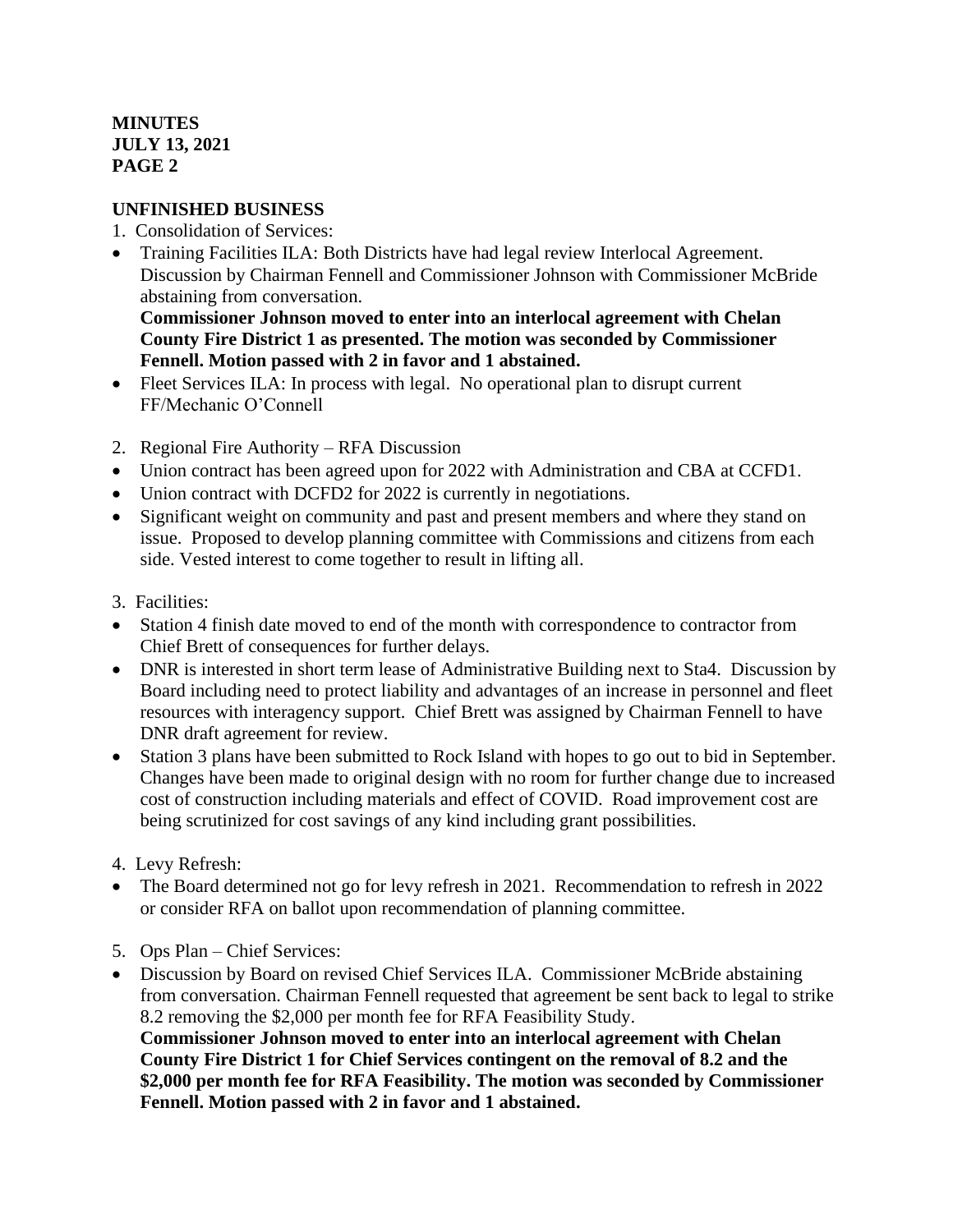### **MINUTES JULY 13, 2021 PAGE 3**

- Ops Plan Chelan Douglas Regional Port has expressed an interest to discontinue DCFD2 response but maintain ARFF. After much deliberation by the Board, Chief Brett was assigned to work with legal on contract revision for review at the August meeting.
- Chief Brett advised the Board on a workshop to readdress legal fireworks use in East Wenatchee with the City Council later this week. All Commissioners voiced support of banning fireworks with our history of wildfire.

Chief Brett left the meeting at 19:11 – Wildland Fire @ Eagle Rock

### **NEW BUSINESS**

1. Budget Revision: The Board recognized an additional \$482,234 in property taxes expected for 2021 adjusting the Budget from \$6,449,246 to \$6,931,480 in revenue for Property Taxes.

2. Personnel: Cashmere Valley Bank Revolving and Advanced Travel Accounts need personnel changes to authorized signers/users with the retirement of Fire Chief Dave Baker, Executive Assistant Suanne Robbins, and Administrative Assistant Kris Felty. The Board approved the removal of Baker, Robbins, and Felty from approved authorized signers. All Commissioners approved the addition of Fire Chief Brian Brett and Administrative Assistant Tara Whaley as authorized signers/users to the Revolving and Advanced Travel Accounts with CVB.

3. Wildland Wage & Equipment rates for 2021: The Board adopted the revised Washington State Wage and Equipment Rate Guide for 2021 presented by the DNR and the Washington Fire Chiefs.

4. Audit Results and Data Sharing Agreement – Secretary Woods reviewed the results of the 2018-2019 Accountability Audit and 2018-2019 Financial Statement Audit Report with the Board. Reports have been posted on our website.

**Commissioner Johnson moved to approve the state auditors Data Sharing Agreement. The motion was seconded by Commissioner McBride. Motion unanimously passed.**

5. Commissioner McBride presented to the Board his letter of resignation effective July 31, 2021. Secretary Woods was tasked with advertising and posting request for candidates to fill vacancy.

# **PAYROLL & VOUCHERS**

June Expenses were submitted as follows:

### **General Expense Fund:**

- Claims totaled \$137,663.23 for Voucher Nos.210603001 through 210603063 & 210604001.
- Payroll totaled \$288,297.58. The following payroll changes were approved:
	- Start date 7/01/2021 New Hire James Jahr
	- Extend Temporary Firefighter position for Tyler Bertram through 8/31